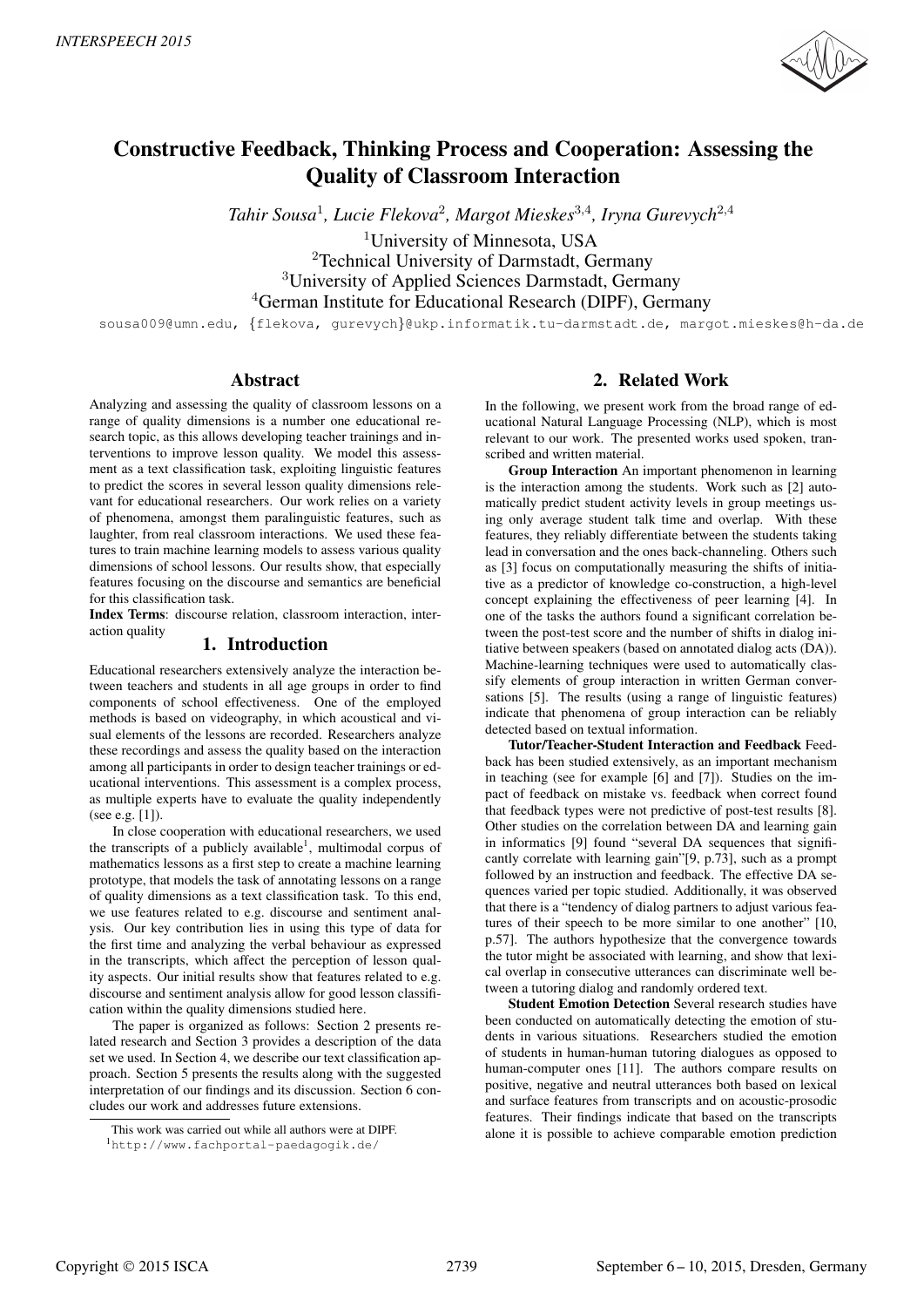results to using transcripts *and* recordings. Others demonstrated that student uncertainty negatively correlates with learning success [12]. In another work, the authors additionally found that student disengagement negatively affects learning success [13]. Reasons for disengagement were found to be: Presenting a problem for too long and presenting a too hard problem. Additionally, a short time interval between the question and the answer is a strong predictor for student disengagement.

# 3. The Pythagoras Data set

The data used in this paper originates from a bi-national (Germany and Switzerland) study [14], in which 40 classes of  $8^{th}$ (Germany) and  $9^{th}$  (Switzerland) grade students were videotaped during 5 of their mathematics lessons. During 3 of the lessons each class was introduced to the Pythagorean Theorem (*Theory*) and during 2 lessons each class dealt with problem solving (*ProbSol*) in general. The whole study contains 200 videos, each lesson being 40-50 minutes long. Educational researchers in both Germany and Switzerland analyzed the videos over a several-year period for a range of research questions. During this analysis, 193 videos were manually transcribed. The transcripts include elements such as laughter, coughing and door slams. Pauses were not marked specifically, beyond using ". . ." for short pauses and splitting segments into two segments for the same speaker if he/she paused longer. Dialectal elements were translated to Standard German and the utterances were anonymized (e.g. Schueler #F). Table 1 shows a snippet of the transcription. In order to rate the interaction between teachers and students and among students, an annotation scheme where each aspect of the interaction (dimension) is described as a basic idea and a list of indicators such as "Students do not mock each other" was developed [15]. For each of the 28 dimensions defined, each lesson was rated on a 4-point Likert scale by 2- 3 expert annotators. The judgments were based on: frequency or duration of the specific behavior during a lesson, intensity of this behavior and distribution across students. These annotations are also called "high-inference ratings".

| Time                     |             | Dialog                                                             |                   |    |  |                                   |            |  |
|--------------------------|-------------|--------------------------------------------------------------------|-------------------|----|--|-----------------------------------|------------|--|
| Speaker                  |             |                                                                    |                   |    |  |                                   |            |  |
| $\overline{00:}12:41:01$ | - S         | Wenn                                                               | es                | um |  | den                               | Pythagroas |  |
|                          |             | geht.                                                              | dann ist ja klar, |    |  |                                   | dass das   |  |
|                          |             | $()!$ [If this is about Pythagoras, then it is obvious that $()!]$ |                   |    |  |                                   |            |  |
| 00:12:49:28              |             | SN Ja, doch! [Yes, of course!]                                     |                   |    |  |                                   |            |  |
| 00:12:51:00              | $\mathbf T$ |                                                                    |                   |    |  | Klar, SCHUELER#F., wie lautet der |            |  |
|                          |             | denn?[Sure, STUDENT#F., what is it then?]                          |                   |    |  |                                   |            |  |

Table 1: Snapshot of a part of a transcript. Time stamps and speakers (Teacher (T), Student (S) or New Student (SN)) are marked. The transcribed parentheses () in the first utterance indicate that part of the conversation was not audible to the transcriber and was therefore, not transcribed. Anonymized student names are indicated by SCHUELER#F.

Only 187 transcripts (115 Theory and 72 ProbSol) could be used, as the data in the remaining were corrupted beyond repair. Our final data set thus contains 78,242 transcribed conversation segments from a total of 140 hours of recordings.

Dimensions Analyzed From the 28 available dimensions, we used the following three in this first study: Objective and constructive Feedback (FEED) rates the amount and quality of feedback, for example the teacher should be benevolent, provide guidance through the improvement path and show no sarcasm. Exploration of thinking of students (THINK) rates the aptitude of the teacher to request detailed explanations. The teacher shall actively encourage students to justify their answers. Additionally, Cooperation (COOP) relates to how well the students support each other during work in smaller groups. Teacher shall show appreciation for team work, students shall appear accustomed to work together. A more detailed description of these, the remaining dimensions and underlying motivation can be found in the original annotation guidelines [15].

### 4. Experimental Setup

For our experiments we use only freely available tools, such as the TreeTagger [16], and Support Vector Machines (SVM-SMO) included in Weka [17], in its default settings.

#### 4.1. Classification Task

Given the relatively small data set, we have approached the problem as a binary classification task and have divided the transcripts into high- and low-rated lessons. A score of [1.0- 2.0] indicates a low rating, while a score of [3.0-4.0] indicates a high rating for each dimension. The classification model is built separately for each of the quality dimensions. Additionally, we perform cross-dimensional tests for each model. Due to the data set size, we use a Leave One Out Cross-Validation approach. In order to prevent learning teacher- or class-specific phenomena, we modify it by excluding lessons of the same teacher from the training set. We hereafter call this approach Leave One *Classroom* Out Cross-Validation (LOCOCV). We compare our results to the majority class baseline (Table 2) with respect to the accuracy.

|                    | Feedback | Cooperation | Thinking |
|--------------------|----------|-------------|----------|
| high $[3.0 - 4.0]$ | 115(76%) | 72 (44%)    | 38 (25%) |
| $low [1.0 - 2.0]$  | 36(24%)  | 92(56%)     | 113(75%) |

Table 2: Class distribution of lessons in the 3 analyzed dimensions.

Table 2 shows the dimensions this work focuses on, along with the number of high and low rated lessons that they each contain and that are further used as our experimental data. Note that the majority class is different for individual dimensions (high for FEED and low for THINK) and some dimensions show stronger imbalance than others (THINK vs. COOP).

| Feed | Coop |     | Feed    | Coop  | Think |  |
|------|------|-----|---------|-------|-------|--|
|      | .34  | .42 | $100\%$ | 46%   | 40%   |  |
| .34  |      | .29 | 43%     | 100%  | 54%   |  |
| .42  | .29  |     | 40%     | 58%   | 100%  |  |
|      |      |     |         | Think |       |  |

Table 3: First (left) part of the table represents the Pearson's pair correlation coefficient for the dimension ratings. Second (right) part shows the percentage share of lessons from one dimensions of experimental data (row) in the experimental data of another dimension (column), i.e. overlap of identical lessons with rating 1.0-2.0, resp. 3.0-4.0. between dimensions.

Relations between the dimensions are displayed in Table 3. The left half of the table shows the Pearson's correlation for the ratings. The right half shows the percentage overlap of training, resp. test lessons between these dimensions. We also analyzed the performance of the classifier when trained on one dimension and tested on another. Results for dimensions with a higher rate of overlap are better than for dimensions with lower rate of overlap.

#### 4.2. Features Used

Our features are assorted into six groups, described briefly below, while details, including references and examples are provided in Table 4. We empirically selected the strategy of normalizing count-based features per dialog utterance (as opposed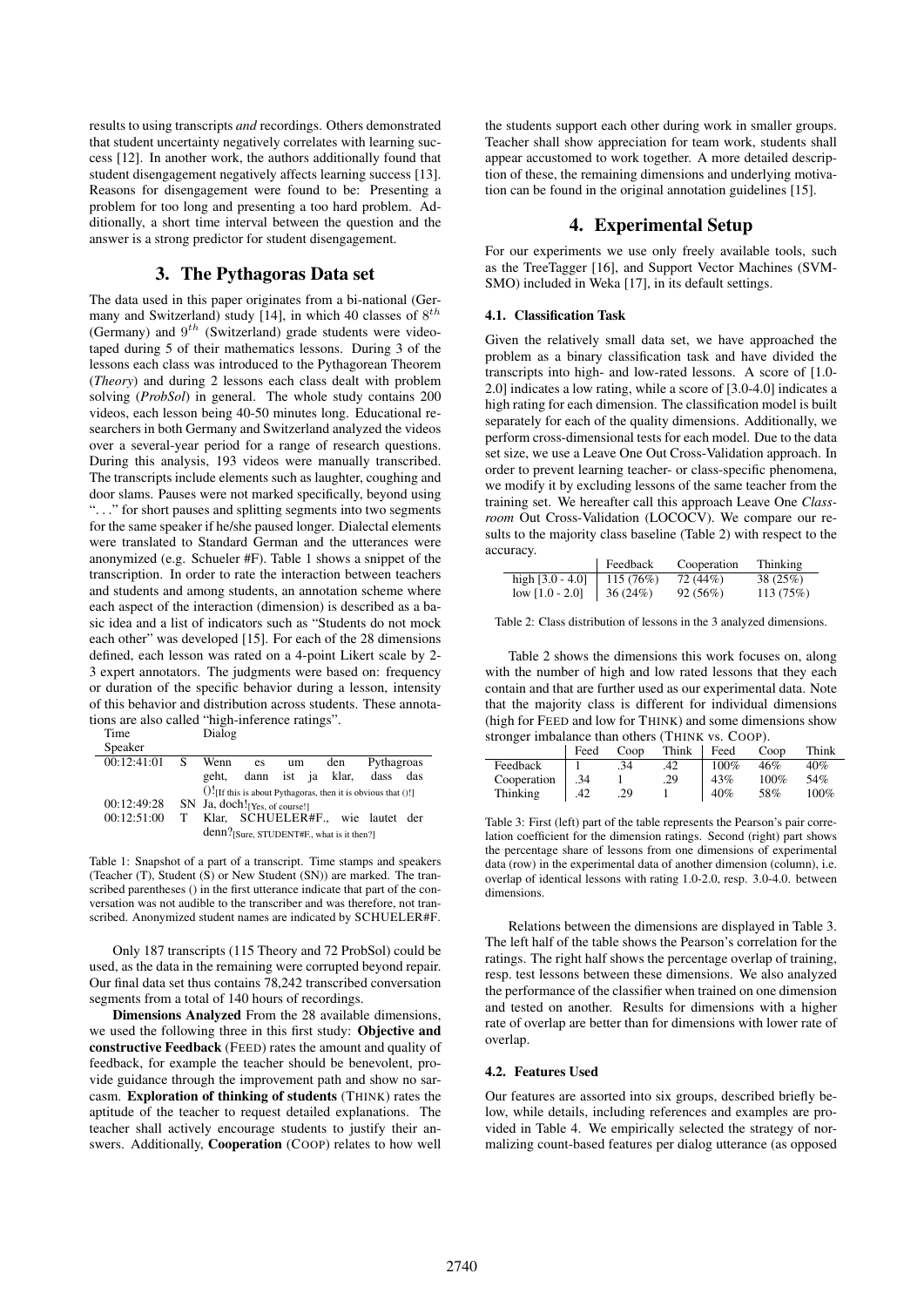to normalization per time or sentence), averaged per lesson. For every feature, we additionally measure values for teacher and student utterances in the lessons individually, as well as the ratios between them.

Ngram (Ng) features consist of the 500 most frequent word uni-, bi- and trigrams from each folds training set after stopword cleaning<sup>2</sup>. Surface (Su) features measure common text length ratios, temporal proportions and informativeness.

Stylistic (Sty) features capture aspects such as the level of formality in the wording of an utterance, which we expect to influence student engagement, and the usage of modals and conditionals, which we assume to indicate student uncertainty [12].

| <b>Feature group</b>    | <b>Details</b>                                  |
|-------------------------|-------------------------------------------------|
| N-grams                 | (Ng)                                            |
| top $500$ n-grams       | of the most freq. 1,2,3-grams                   |
| <b>Surface</b>          | (S <sub>u</sub> )                               |
| average length of       | token, sentence and utterance                   |
| transcript metadata     | avg utterance $t$ , avg speaker $t$             |
| $tf * idf$              | summed over tokens per lesson                   |
| type-token ratio        | on lemmas                                       |
| Syntax & Style          | (Sty)                                           |
| each POS ratio          | e.g. ratio of pronouns to tokens                |
| formality score         | [18]                                            |
| ratio of modals         | modal verb list <sup>2</sup>                    |
| grammatical mood        | e.g. imperative, conditional                    |
| <b>Semantic</b>         | (Se)                                            |
| German LIWC lists       | $[19]$ <sup>3</sup> , e.g. Anger, Communication |
| 15 polarity changers    | $[20]^{1,2}$ , no, barely                       |
| politeness words        | freq. of <i>thank</i> and <i>please</i> words   |
| <b>Discourse</b>        | (Di)                                            |
| <b>PDTB</b> lexicon     | $[21]$ <sup>1</sup> , e.g. but, although        |
| DiMLex lexicon          | [22], e.g. therefore, however                   |
| non-verbal expressions  | sighs, laughter and noise                       |
| attentive back-channels | nod, mhm, ach so, etc.                          |
| noun repetition         | overlap by 2 consec. speakers                   |
| speaker changes         | count∶ of S-T,S-S,T-S, S-SN                     |
| <b>Phonetic</b>         | (Ph)                                            |
| frequency of            | plosives, fricatives, vowels <sup>4</sup>       |
| avg. no of syllables    |                                                 |

Table 4: Features used. (1)Translated from the English original into German by a German native speaker. (2)List (German) available on our website. (3)See also www.liwc.net. (4)See also mary.dfki.de

Semantic (Se) features are mainly based on the German version of the Linguistic Inquiry and Word Count utility (LIWC). The 88 word lists in LIWC contain valuable semantic information not only on emotion (e.g. words expressing anger, sadness or fear), but also social processes (e.g. friends, family, communication) and cognitive processes (e.g. certainty, insight or discrepancy), validated by expert judges. LIWC additionally counts several syntactic aspects, e.g. pronoun type or verb tense.

Discourse features (Di) tend to capture the intentions of speakers and their interaction. First, we model the Boolean presence and normalized count of individual discourse markers (DM) in the utterances, using German discourse marker lexicons such as DiMLex [22]. DMs are lexical items, annotated in their lexicon with a particular discourse relation they tentatively express, such as Cause, Reason or Opposition. Each of these discourse relations is one word-count-based feature in our model. We also count the occurrence of pairs of two consecutive discourse relations appearing in the same utterance. Additionally, we capture the repetition of nouns between consecutive

speakers, assuming that higher overlap demonstrates better understanding [10]. We also measure the frequency and type of speaker changes as an indicator of student initiative turns.We further measure individual transcribed non-verbal expressions and attentive back-channeling.

Phonetic (Ph) features have been used in text processing before (e.g. machine translation [23] or normalization [24]), but are unexplored for more abstract tasks such as the prediction of lesson quality. We phonetize the transcripts using a standard text-to-speech tool [25] and analyze the frequency of each type of phonemes (e.g. plosives, fricatives, glottal stops, etc.). Intuition behind this group of features is that certain phoneme combinations may be difficult to understand or certain phoneme occurrences may point to the sentiment of a speaker [26].

### 5. Results

This section presents our findings for each dimension as well as the analysis of their relations.

5.1. System performance comparable to human assessment

|       | Theory     |                   |     | ProbSol |                   |     |  |
|-------|------------|-------------------|-----|---------|-------------------|-----|--|
| Dim   | <b>IAA</b> | SysAA             | Acc | IA A    | SysAA             | Acc |  |
| Think | .66        | $.84(.80-.87)$    | .92 | .95     | $.73$ $(.72-.75)$ | .78 |  |
| Feed  | .69        | $.79(.63-.89)$    | .88 | .83     | $.90(.90-.90)$    | .90 |  |
| Coop  | .77        | $.82$ $(.79-.84)$ | .87 | .99     | $.83(.83-.83)$    | .86 |  |

Table 5: Results comparing our system to human performance using percentage agreement within the annotators (IAA), considering the system as another annotator (SysAA) and comparing the systems results to the Gold standard (Acc).

Table 5 shows the comparison of the outcome of the system to human annotators using percentage agreement (SysAA). Our system performs comparably to a human annotator on every dimension, suggesting, that these highly abstract tasks may include computationally measurable clues. Our best results differ from the baseline significantly ( $p < 0.05$ ) in all dimensions. Statistical significance of differences was computed using an approximate randomization approach; a non-parametric test suitable for F-scores [27]. For human annotators (IAA), the ProbSol lessons were not as challenging to rate as the Theory lessons, possibly due to a more straightforward student-teacher interaction. For the system, this issue does not arise (Acc).

#### 5.2. Ablation tests are not enough

A detailed examination of ablation tests for each dimension revealed that features from different groups are in many cases mutually substitutive, indirectly representing the same phenomenon. For example, the length of sentences, captured in surface features is also apparent through a larger variety of POS tags and discourse markers present in the utterance. Similarly, emotions are partially captured through syntactic cues such as interjections and adverbs, back-channels are reflected in n-grams and word length etc. Other features turned out to be not predictive at all, such as the paralinguistic information on laughter. Therefore, we examine the ranking of individual features based on information gain, correlation to rating, and classifier weights in order to understand the underlying phenomena. For each dimension, the features consistently scoring high across classification folds are listed in the following, together with our suggested interpretation.

Exploration of thinking of students (THINK) benefits from all feature groups. High rated lessons are characterized

<sup>2</sup>http://snowball.tartarus.org/algorithms/ german/stop.txt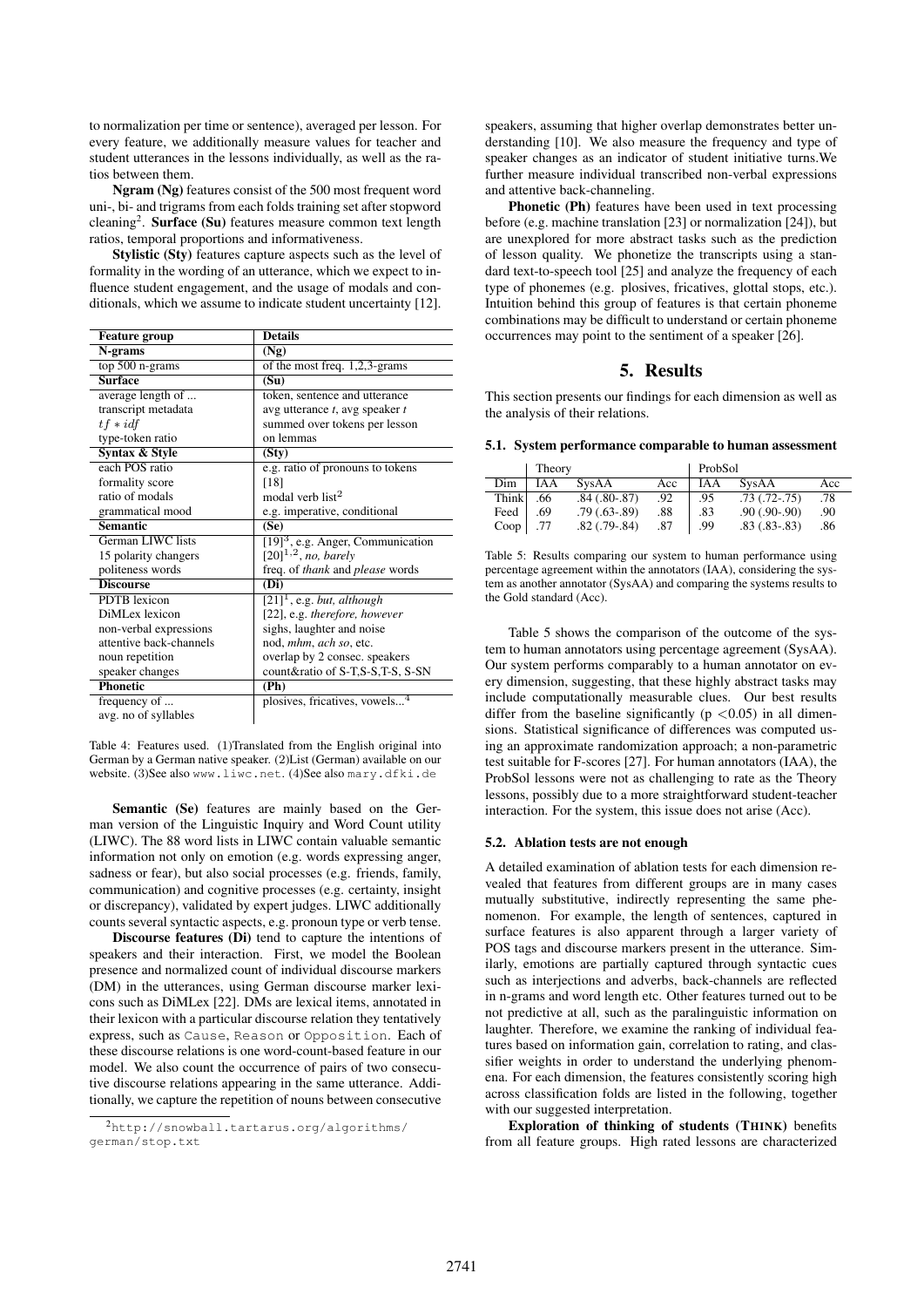by the following features (examples for each and their translations are given in brackets):

- frequent DM of type Reason and Cause on student side (*weil*[because], *so dass*[so that])
- frequent DM of type Comparison and Elaboration on teacher side (*insbesondere[especially]*, *das heisst*[that means])
- words of category Communication on teacher side (*sagen*[say], *fragen*[ask], *meinen*[mean], *beschreiben*[describe])
- frequent question words from students (*wie*[how], *wo*[where], *woher*[where from], *warum*[why])
- long student utterances (over 25 words)

We conclude that these features approximate behaviour observable by educational researchers: In highly rated lectures, the teacher encourages the students to communicate and students ask more questions. Both students and teachers use more reasoning, especially students have longer utterances and compare and explain concepts.

Objective and constructive feedback (FEED) is best predicted by the following features:

- frequent affirmative back-channels of both teachers and students (reflected also through n-grams, interjection frequency and phonetic features)
- frequent question words, negations and words from the Discrepancy group (LIWC) on student side (e.g. *Das wollen wir aber nicht, oder?* [We don't want this, do we?]
- DM pair Comparison and Specification on student side (e.g. *oder*[or] ... *beispielsweise*[for example])
- frequent positive words of teacher (e.g. *Ja, gut!*[Yes, good]!) • longer sentences and larger part-of-speech variety on student side

We hypothesize that these features are indicative of behaviour observed by educational researchers, such as: Both students and teachers actively listen to each other. The teacher encourages the students to proceed and the students express opinions and voice questions. Additionally, they do not hesitate to ask even when they are unsure. Tentatively, an environment with constructive feedback appears to support students to pursue the problems with more confidence and discuss them with the teacher.

Cooperation (COOP) is best predicted through the following features:

- frequent speaker pattern S-SN (student another student)
- frequent use of *we* rather than *I* on student side and frequent use of *You* on teacher side
- DM pairs Alternative and Comparison (*oder*<sub>[or]</sub> ... *obwohl*[although]), Alternative and Elaboration (*oder*[or] ... *beispielsweise*[for example]), Contrast and Elaboration (e.g. *anderseits*[on the other hand]  $\ldots$  *und*[and])
- long student utterances (over 30 words), more frequent verbs and pronouns
- frequent cognition words on student side (e.g. *erkennen*[recognize], *konstruieren*[construct], *wissen*[know])
- frequent communication words on teacher side
- frequent back-channels

These features capture aspects usable by educational researchers: Students communicate among each other and perceive themselves as a team, using *we* rather than *I*. They speak more and make their own suggestions. The teacher encourages this behavior by showing attention, while letting the students provide explanations.

### 5.3. Result summary and discussion

Across all dimensions, students in high rated lessons are given a chance to express themselves in more elaborated and argumentative manner, while teachers extensively demonstrate their attention and stimulate the communication. Already the simple discourse markers and semantic word categories show high information gain for predicting such environments, which is a promising path e.g. for a qualitative evaluation of tutoring systems. While we acknowledge that the discourse markers are known to be highly ambiguous [22], e.g. the word *while* can represent a contrast as well as temporal co-occurrence, we believe that our findings open a new route to deeper semantic analysis of discourse structures as predictors of lesson quality.

### 6. Conclusion and Future Work

Predicting the quality of classroom lessons and analyzing the interaction between teachers and students and among students is an ongoing educational research topic. In this paper, we present initial experiments on the task of assessing three quality dimensions of classroom interaction, employing an existing data set of this kind for the first time. We model this as a text classification task, demonstrating the high potential of automated quality prediction systems to assist educational researchers. We present a freely available, previously unused data set of German classroom transcripts and expert ratings on quality dimensions such as constructive feedback, thinking process and cooperation.

We defined a broad range of features from diverse NLP areas, reflecting the analysis of the verbal behaviour of the teachers and students, such as discourse analysis, phonetics and emotion detection. We applied machine learning techniques to classify lessons in dimensions highly relevant for educational researchers. We carefully examined the relation between each of the measured phenomena and the quality dimensions, and suggested an interpretation of the most remarkable findings. We successfully built classifiers comparable to human annotators on this data set.

Our findings on the relevance of various feature groups offer room for extension both on the NLP and the educational researchers side. On the latter, it would be worthwhile to analyze the correlation between the students' performance and the features which possibly influence the quality of a lesson, e.g. the back-channeling of a teacher. In continuation of our collaboration, it would be interesting to examine the benefit for the educational researchers of using a semi-automatic approach based on this work in the annotation of future data sets.

We hypothesize that the maximum attainable performance is lower than for a multimodal system. For example, sarcasm in speech, which was often present in our data, is more easily discernible through prosodic and facial gesture features (see for example [28]), which require signal analysis both on the visual and the acoustical part of the data. Our next steps include extending the presented procedure to other dimensions and using automatic speech recognition methods in order to see how stable these methods are in light of noisy, ASR-output.

# **7. Acknowledgements**

This work has been supported by the German Research Foundation as part of the Research Training Group "Adaptive Preparation of Information from Heterogeneous Sources" (AIPHES) under grant No. GRK 1994/1. The authors thank Prof. Klieme, Dr. Katrin Rakoczy and Petra Pinger for their support with the data and in questions of educational research.